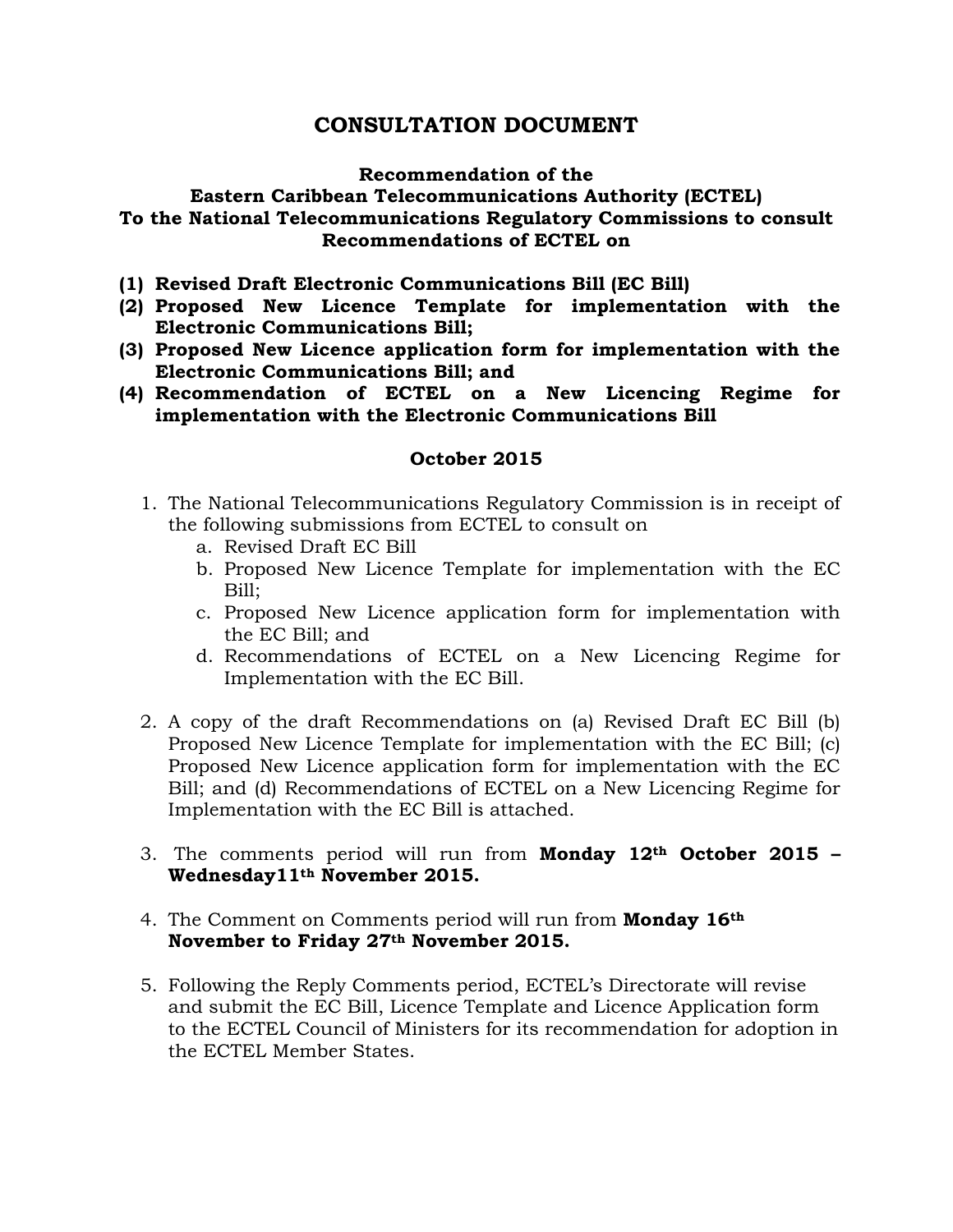All responses to this Consultative Document should be written and sent by fax or e-mail to: -

Managing Director ECTEL P.O. Box 1886 Vide Boutielle CASTRIES St. Lucia Fax: 1-758-458-1698 Email: [consultation@ectel.int](mailto:consultation@ectel.int)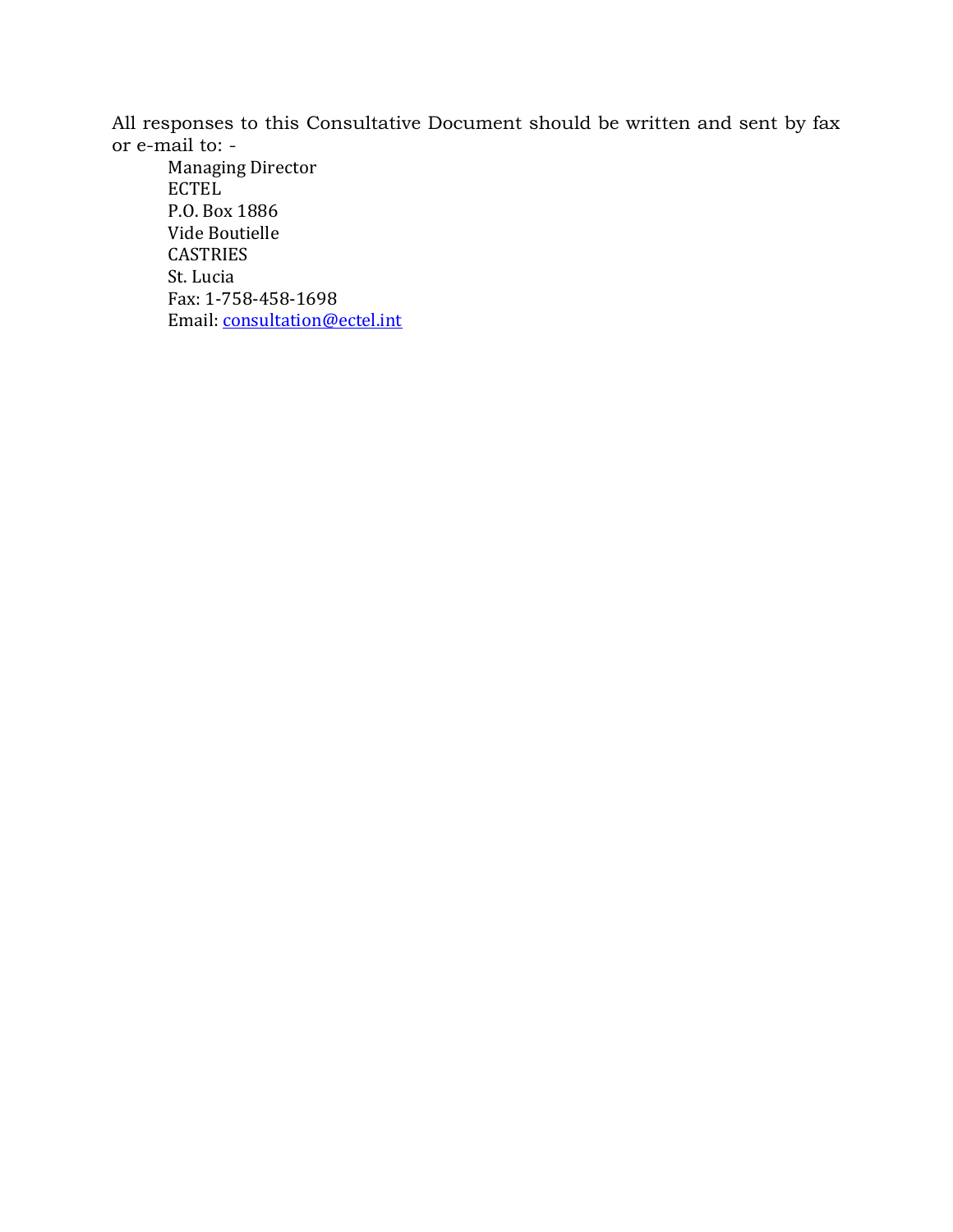# **SUGGESTED GUIDELINES FOR RESPONSES TO CONSULTATION**

In order to reduce administrative lags in ECTEL's public consultation processes and to enable a reasonable degree of transparency by sharing of views submitted, ECTEL hereby recommends that parties desirous of making contributions to the attached consultation follow the procedures outlined below.

- 1) Responses to consultations should be clearly labeled as a response to the particular ECTEL consultation and correctly referenced by title.
- 2) Documents should contain; the Name of Party/Licensee/NTRC commenting, address and telephone, fax number and email contacts of commentary author or corporate officer(s) responsible for the document. This information will enable ECTEL to clarify any comments where necessary, or to facilitate follow-up dialog by ECTEL where required.
- 3) Where specific recommendations require it, commenting parties should indicate clearly via a "Yes" or "No" response, whether they concur or disagree with the recommendation and provide explanations/reasons for each response.
- 4) Where parties have no view or interest in expressing a view on a specific recommendation, parties should indicate "no comment" and number appropriately.
- 5) Responses/comments to specific recommendations should be double spaced and numbered in sequence with the recommendation. Where comments are extensive, paragraphs should be numbered. Pages should be numbered.
- 6) Commenting parties should avoid making comments in the form of tracked changes to consultation documents.
- 7) Where possible, comment documents should be submitted in PDF format.
- 8) Where possible, parties should make explicit reference to academic articles, legislative provisions in other jurisdictions, or other sources relied on, and should provide copies of these together with comments. Accurate citations of resources relied on will suffice if copies cannot be provided.
- 9) If relevant, parties commenting on specific provisions of legal language should propose alternative language where possible. Such language should be appropriately highlighted and double spaced. Parties should avoid proposing alternative language in tracked changes to the consultation document.
- 10) Comments may be submitted via letter, e-mail or fax, but should be submitted via one method only. Only comments submitted via e-mail may be acknowledged.